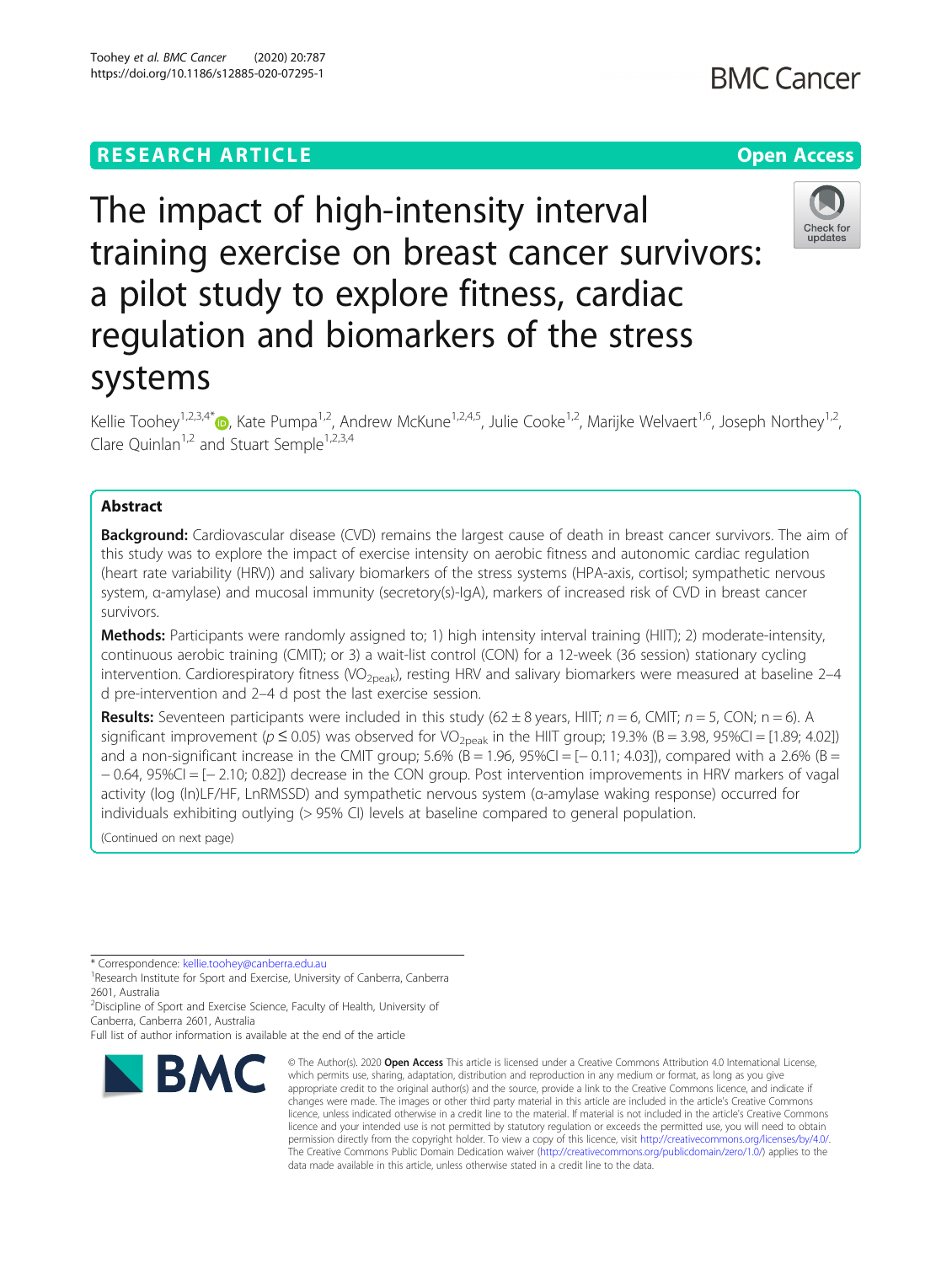### (Continued from previous page)

**Conclusion:** High intensity interval training improved cardiovascular fitness in breast cancer survivors and improved cardiac regulation, and sympathetic nervous system (stress) responses in some individuals. High-intensity interval training was safe and effective for breast cancer survivors to participate in with promising results as a time efficient intensity to improve physical health and stress, reducing CVD risk.

**Trial registration:** This pilot study was retrospectively registered through the Australian New Zealand Clinical Trials Registry (ANZCTR): [ACTRN12620000684921.](https://www.anzctr.org.au/TrialSearch.aspx#&&conditionCode=&dateOfRegistrationFrom=&interventionDescription=&interventionCodeOperator=OR&primarySponsorType=&gender=&distance=&postcode=&pageSize=20&ageGroup=&recruitmentCountryOperator=OR&recruitmentRegion=)

Keywords: Exercise, Cancer, Immune function, Biomarkers, High-intensity, Health, Stress

# Background

Cardiovascular disease (CVD) remains the largest cause of death in breast cancer survivors [[1\]](#page-8-0). Exercise has been shown to reduce both physiological and psychological stress as well as CVD risk in cancer, but the specific dose and intensity of exercise required to elicit these benefits is unclear  $[2-4]$  $[2-4]$  $[2-4]$  $[2-4]$ . Breast cancer is the leading cause of death in women aged 20–50 years, with diagnosis numbers growing each year [[5\]](#page-8-0). The World Health Organization (WHO) reported 2.08 million cases of breast cancer worldwide in 2019, a major contributor to the global burden of disease [[6\]](#page-9-0). Women diagnosed with breast cancer often experience complications after surgery such as breast cancer related lymphoedema, axillary web syndrome, and cancer-related fatigue [[7](#page-9-0)–[9\]](#page-9-0). They also commonly suffer from long term treatment related side effects such as peripheral neuropathies and reduced quality of life [\[7](#page-9-0), [10](#page-9-0)–[13](#page-9-0)]. These side effects mean that women with breast cancer often present with low baseline fitness, strength, and quality of life (QoL) and could achieve large physiological and psychological adaptations from performing regular exercise, translating into a reduction in risk factors for CVD [[14](#page-9-0)–[16](#page-9-0)] and better health outcomes.

Chronic stress has been defined as a maladaptive state that is associated with altered immunity, hypothalamic pituitary adrenal (HPA) axis, and autonomic nervous system (ANS) functioning [\[17](#page-9-0)]. Both the independent and interactive effects of the immune system, HPA axis and ANS are key to understanding adaptive and maladaptive psychological and physiological responses to stress [\[18](#page-9-0)–[20\]](#page-9-0). While research is still limited, HPA axis and ANS dysfunction, as well as suppression of immunity and low-grade inflammation are associated with increased CVD risk, depression and mortality in breast cancer survivors [\[21](#page-9-0)–[23\]](#page-9-0).

Protection from pathogens may be compromised in cancer patients for whom radiation, chemotherapy, surgery or effects induced by the cancer itself lead to immunosuppression [[24](#page-9-0)–[28\]](#page-9-0). Immunity, specifically cellmediated immunity, is critical for defence against some types of tumours and has been shown to be decreased in metastatic breast cancer patients, related to a dysfunctional HPA axis (our central stress response system) [[23](#page-9-0)]. In addition, older people are less resistant to pathogenic microorganisms, as they experience agerelated decreases to immune function [\[29\]](#page-9-0). Research has shown that regular exercise can stimulate the immune system in older people, which increases resistance to infections [[30](#page-9-0)–[32\]](#page-9-0). In addition to enhanced immunity to pathogens, regular exercise also has the potential to be anti-inflammatory in nature, reflecting a mechanism via which low-grade inflammation and associated CVD risk of aging can be reduced [[33,](#page-9-0) [34\]](#page-9-0). Therefore, exercise is a potential intervention to prevent a decline in immunity, reduce low-grade inflammation and CVD risk in breast cancer survivors as they age.

Autonomic cardiac regulation, as determined by the non-invasive measurement of heart rate variability (HRV) can be used as a measure of ANS activity, specifically the parasympathetic nervous system (PNS), at rest and in response to physiological and psychological stress. Decreased ANS activity, is reflected by a decrease in resting HRV or HRV reactivity to stress, and reduced ability to regulate the sympathetic nervous system (SNS). This condition of the ANS, with a decreased regulation of the SNS, is associated with CVD factors such as physical inactivity, hypertension, diabetes, and CVD. Decreased resting and reactivity HRV also occurs in response to chronic stress and is associated with high fatigue levels and reduce QoL [[35,](#page-9-0) [36\]](#page-9-0). Recent research indicated that autonomic dysfunction is prevalent in cancer survivors [\[37\]](#page-9-0). Cancer and associated treatments negatively impact ANS activity, contributing to increased cardiovascular morbidity and mortality within the cancer population [[38](#page-9-0)]. These treatments could impact the function of the ANS by damaging the nerve fibres and interfering with messages between the brain and the ANS [\[39](#page-9-0)–[41\]](#page-9-0). This occurs by a combination of sympathetic overactivity and parasympathetic underactivity negatively impacting health by causing adverse effects such as hypertension and CVD [\[42](#page-9-0), [43](#page-9-0)]. Chemotherapy could potentially impact acetylcholine levels [\[44\]](#page-9-0) directly impacting the PNS, suggesting that the vagus nerve could be implicated via the same mechanism caused by chemotherapy. These changes may be reflected in lower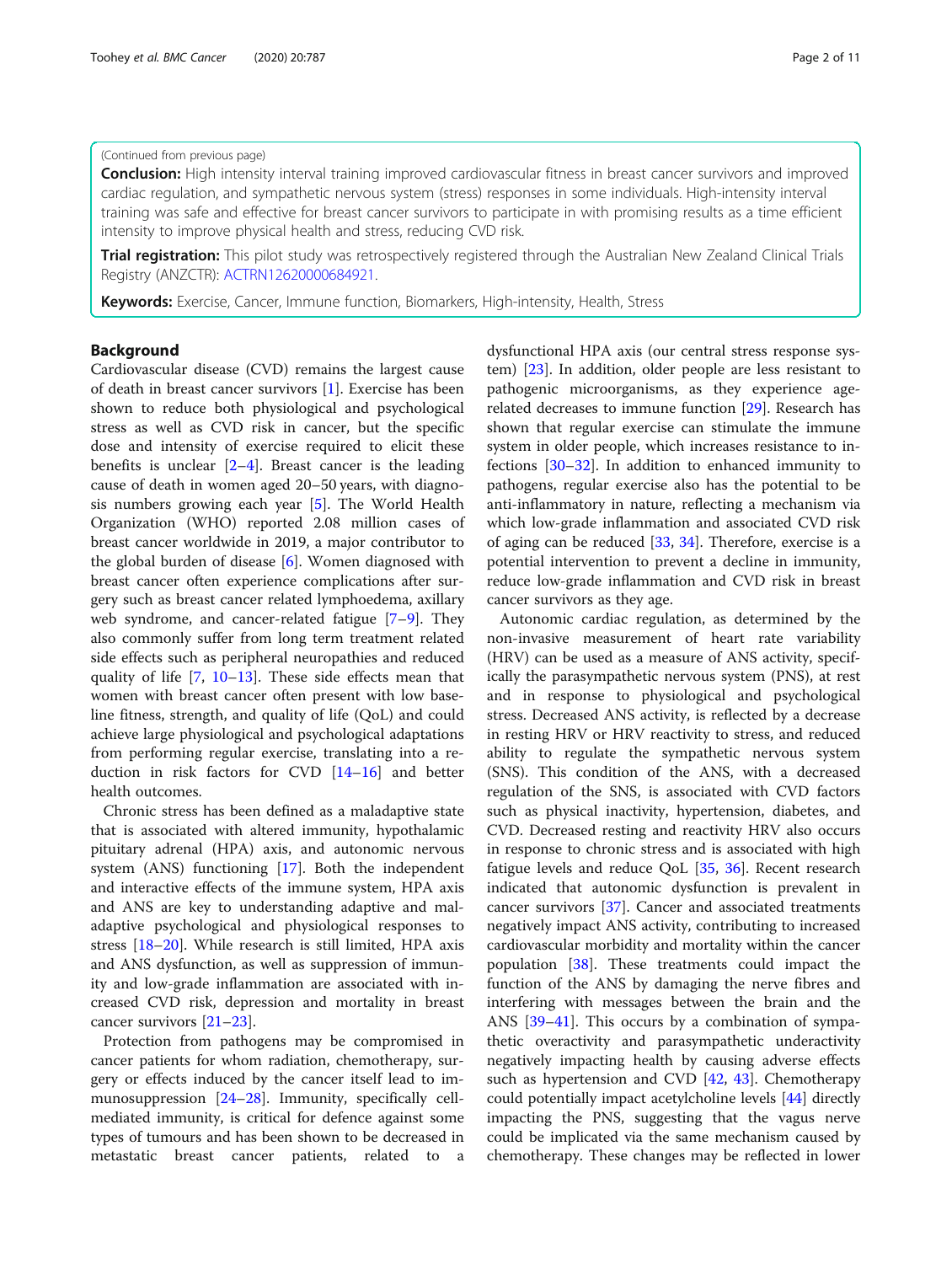<span id="page-2-0"></span>resting HRV in breast cancer survivors. The underlying mechanisms for this change and the effect of exercise on mitigating negative changes seen in the breast cancer population requires further research.

Currently, the impact of exercise intensity on improving resting HRV and salivary biomarkers of stress and mucosal immunity in cancer survivors is unclear. A better understanding could help improve health outcomes by reducing stress related physical changes and psychological factors experienced by breast cancer survivor's due diagnosis and treatment toxicity. This knowledge will assist in informing the development of individualised exercise strategies to improve health factors and reduce risk for CVD [[45](#page-9-0)] in the cancer population. The current pilot randomised controlled trial was designed to explore the impact of high-intensity interval training (HIIT) on cardiovascular fitness and markers of cardiac regulation (HRV), sympathetic nervous system activity (salivary (s) α-amylase (s-AA)), HPA axis (salivary cortisol (s-cortisol)), and mucosal immunity (salivary immunoglobulin A (s-IgA)) in breast cancer survivors.

# Methods

# Study design and participants

This study was a pilot three-arm, 12-week randomised control trial (RCT) with pre and post measures. Participants were included in this study if they were; (1) females between the ages of 50 and 75 years, (2) sedentary as classified by the American College of Sports Medicine [[46\]](#page-9-0), (3) were within two years post cancer treatment and (4) did not take blood pressure medication (angiotensin-converting enzyme inhibitors or angiotensin receptor blockers or calcium channel blockers or beta blockers), (5) did not have brain or bone metastasis or (6) a diagnosis of secondary cancers and (7) were able to perform the exercise sessions on a stationary cycle ergometer (Monark 828E Ergometer) [[47\]](#page-9-0) (Fig. 1). The University of Canberra Human Research Ethics committee approved this study (13–153). This pilot study was retrospectively registered through the Australian New Zealand Clinical Trials Registry (ANZCTR): ACTR N12620000684921.

Randomisation, stratification, concealment, and allocation Following the baseline testing, participants were randomly allocated to one of three groups: high intensity interval training (HIIT); continuous moderate intensity training (CMIT); or control (CON). A concealed, computer generated sequence of numbers in blocks of variable sizes  $[3, 6, 9]$  $[3, 6, 9]$  $[3, 6, 9]$  $[3, 6, 9]$  $[3, 6, 9]$  $[3, 6, 9]$  in a 1:1:1 ratio for the three intervention groups stratified by age ( $< 60$  years and  $\ge 60$ years) was generated by a researcher not involved (blinded) in the study. After baseline testing a sealed envelope with the group allocation was given to the participant. Study participants were told the overall aim of the study was to compare the effects of different physical exercise interventions on health-related outcomes.

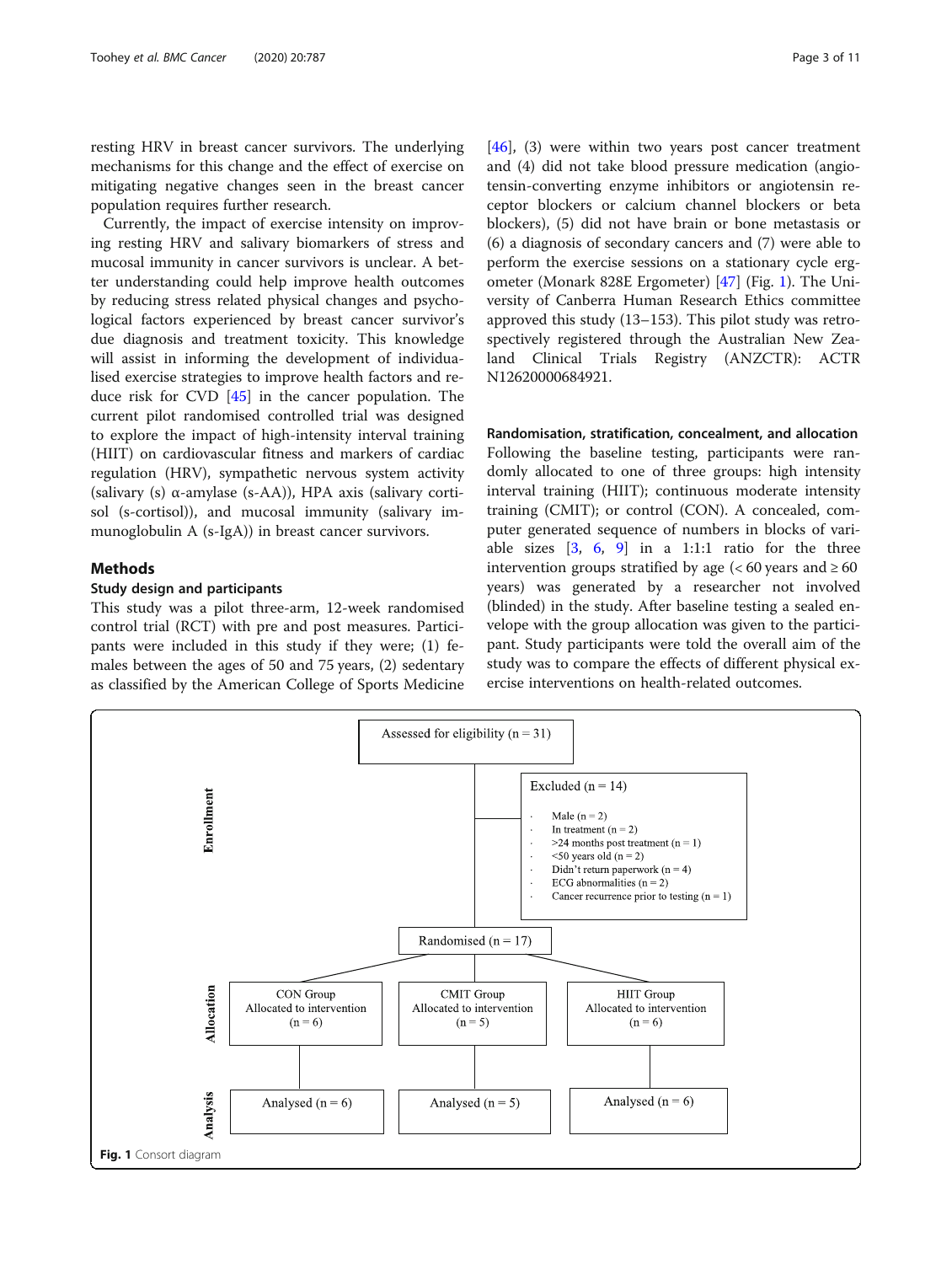# Intervention groups

#### Exercise groups

Participants in the two exercise interventions attended the University of Canberra laboratory three times per week for twelve weeks (up to 36 sessions). Participants could choose from a series of scheduled timeslots where supervision was provided across the week and where compliance could be recorded. Each session was conducted on the Monark cycle ergometer and lasted 20– 30 min depending on the allocated intervention group.

Sessions were fully supervised by an experienced Accredited Exercise Physiologist or Accredited Exercise Scientist. Participant's heart rate (HR) was continuously measured and recorded during all exercise sessions using a heart rate monitor (Polar FT40, Finland). Rating of perceived exertion (RPE) was monitored and recorded throughout each session (Borg 6–20) [[48\]](#page-9-0). Exercise sessions started and finished with a 5-min warm up and cool down, completed on the cycle ergometers at  $\sim$  50% of their maximal power (watts) achieved in the baseline incremental exercise test.

The CMIT group cycled for 30 min in total, with 20 min at 55–65% of their maximal power. The workload was adjusted over 12 weeks within this range to ensure their RPE remained between 9 and 13 on the Borg scale [[49\]](#page-9-0). The HIIT group completed seven 30 s intervals (as hard as they could) with 2 min of active recovery between each. Participants were instructed to increase their cadence to between 95 and 115 RPM to ensure consistent performance. Participants initially completed four intervals in each session, and this was gradually increased to achieve the target of seven intervals by week four.

#### Control group

Participants in the wait listed control group (CON) were asked to continue with their current lifestyle for 12 weeks after the baseline tests. After completion, the participants from the CON group were offered the 12 week fully supervised intervention.

#### Testing protocols

Participants were asked not to consume food or caffeine or participate in exercise within two hours prior to preand post-testing. Assessments were carried out within the 2–4 days prior to commencement of the program and within 2–4 days following completion. HRV and salivary biomarker measures were taken prior to cardiorespiratory fitness testing.

#### Cardiorespiratory fitness

#### Assessment of maximal aerobic power

A maximal graded incremental cycling test was conducted to determine  $VO<sub>2</sub>$  <sub>Peak</sub>, intervention relative intensity and pre and post intervention fitness levels (High-Performance Ergometer, Schoberer Rad MeBtechnik, Germany). Participants respired through an oro-nasal mask (Hans-Rudolph 7450 Series V2™ Mask, CareFusion, France), breath by breath cardiopulmonary data (Vyntus CPX, Metabolic Cart, Jaeger, Germany) were measured to calculate  $VO<sub>2Peak</sub>$  in the cardiopulmonary exercise test. Throughout the test an Accredited Exercise Physiologist monitored participants with 12-Lead electrocardiogram (ECG). Blood pressure was assessed via sphygmomanometry and was recorded every two minutes.

The protocol commenced with a five minute warm up at 20 watts [\[50\]](#page-9-0). Thereafter, the workload was increased by  $\leq$ 20 watts each minute [[50\]](#page-9-0) until three of the following criteria [\[51\]](#page-9-0) were reached: 1) no change in oxygen consumption with increasing workload, 2) respiratory exchange ratio  $> 1.1$ , 3) heart rate within 10% of age predicted maximal heart rate or, 4) inability to maintain pedalling cadence. Participants self-selected peddling cadence > 60 rpm. In addition, exercise was terminated on the presentation of volitional fatigue, abnormal changes in blood pressure, or ECG abnormalities.

# Cardiac regulation and biomarker of stress Heart rate variability

A Suunto watch and chest belt (Suunto model t6, Finland) was fitted to measure R-R intervals. Each belt was interfaced with the Suunto t6 watch for purposes of monitoring continuous R–R intervals [[52\]](#page-9-0). Each participant sat quietly on a chair in an upright position for 10 min prior to the commencement of HRV recording. Although HRV is higher seated than supine, the seated posture was selected for its practicality and convenience [[53\]](#page-9-0). R–R interval recording lasted 5 min and these were then transferred to Kubios HRV analysis software (Kubios heart rate variability software version 2.0; Biosignal Analysis and Medical Imaging Group, Department of Physics, University of Kuopio, Kuopio, Finland) for the analyses of time and frequency HRV domains. Participants' respiratory rate during the recordings was not controlled for as there is a lack of consensus on the influence of controlled versus non-controlled breathing on HRV parameters, particularly at rates < 10 breaths/mi-nute [[54](#page-9-0)]. The protocol was carried out in accordance with the Task Force of the European Society of Cardiology and the North American Society of Pacing and Electrophysiology standards for measurement of shortterm HRV [\[55](#page-9-0)]. One of the recordings in the CON group could not be analysed due to > 20% R-R interval artefacts over the duration of the recording [\[52](#page-9-0)].

#### Saliva collection and analysis

Saliva samples (s-AA, s-IgA and s-cortisol) were obtained using IPRO Oral Fluid Collection (OFC) kits that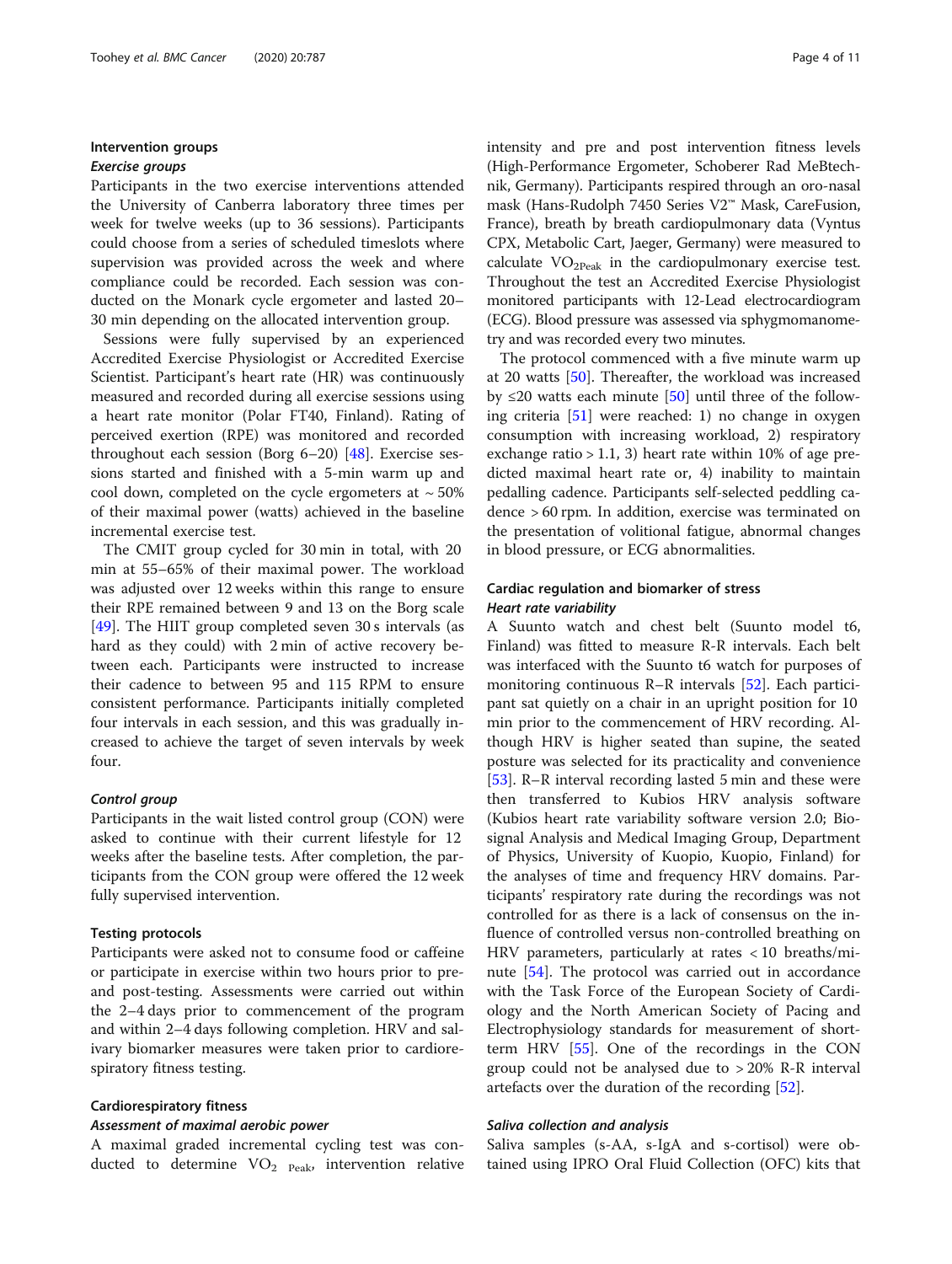were labelled and provided to each participant. The OFC kits collect 0.5 mL of oral fluid and contain a colour changing volume adequacy indicator within the swab, giving collection times typically in the range of 20–50 s [[56\]](#page-9-0).

Baseline saliva samples were collected at two-time points on the same day at home, two days before and after the intervention commenced and ended (immediately upon waking whilst still in bed and 30 min post waking) [\[57](#page-10-0)]. The participants received training on the saliva collection procedure during their first visit to the laboratory. They were requested to adhere as closely as possible to the standardised collection guidelines, which was carried out in their home [\[57](#page-10-0), [58](#page-10-0)]. Participants recorded the time each saliva sample was collected. All samples were frozen immediately after collection in home freezers and kept frozen until reaching the laboratory, upon which they were stored at − 20 °C until analysis.

#### Statistical analysis

The data were analysed with a general linear mixed model using the R package lme4 (R Core Team 2018). A random intercept for participants was included to account for intraindividual dependencies and interindividual heterogeneity. This also allowed for individual baseline adjustment. All models were estimated using Restricted Maximum Likelihood. Visual inspection of residual plots did not reveal any obvious deviations from homoscedasticity or normality. P-values were obtained using Type II Wald F tests with Kenward-Roger degrees of freedom as implemented in the R package car [\[59](#page-10-0)]. Statistical significance was determined on  $p \leq 0.05$ , in addition confidence intervals (CI) were assessed whether they included zero or not. Results are reported as mean estimates and 95% confidence intervals. The natural log was initially calculated and analysed for HRV parameters before the above statistical analyses were carried out. A biofeedback manual cleanup process was carried out for the HRV data using the Kubios protocol [\[60](#page-10-0)].

# Results

#### Participants and adherence

All participants who were randomised completed the study ( $n = 17$ ). Thirty-one participants applied to be part of the study and 14 were either not eligible  $(n = 10)$  or failed to respond ( $n = 4$ ). Participants completed baseline testing before being randomised into the HIIT  $(n = 6)$ , CMIT  $(n = 5)$  or CON  $(n = 6)$  (Fig. [1](#page-2-0)). Participants diagnosed with breast cancer within the prior 24 months. The mean age of participants was  $62 \pm 8$  years, with a BMI of  $26.30 \pm 4.39$  kg/m<sup>2</sup> (Table [1](#page-5-0)). Participants were similar at baseline for age and treatment types ( $p > 0.05$ ). Baseline values were similar for all variables across the

three groups except for s-IgA, which was lower in the HIIT group compared to the CON group  $(B = -308.23)$ , 95%CI = [− 555.06; − 61.41]). CMIT was significantly higher at baseline for; log very low frequency (LnVLF) (F  $(2, 12) = 5.23, p = 0.02, B = 1.95, 95\%CI = [0.11; 3.79])$ and non-significant for log high frequency (LnHF) (F (2, 12)=1.21,  $p = 0.07$ , B = 2.33, 95%CI = [0.04; 4.62]) compared to the CON group. Adherence was similar between the exercise groups (HIIT and CMIT) (percentage of sessions attended: 78.7 ± 13.2% vs 79.4 ± 12.0%;  $p = 0.93$ ).

#### Exercise intervention

The HIIT group's average HR during the sessions was  $150 \pm 9$  beats per minute (bpm) during the intervals, while the RPE was  $12 \pm 4$ . The average HR and RPE at the end of the two-minute recovery was  $125 \pm 12$  bpm and  $9 \pm 6$  bpm. The average HR during the sessions for the CMIT group was  $136 \pm 16$  and RPE was  $13 \pm 10$ . Overall mean session compliance was  $79\%$  (78.7  $\pm$  13.2%) (HIIT) vs  $79.4 \pm 12.0\%$  (CMIT); p = 0.93). There were no adverse events from the exercise intervention in this study. The HIIT group had a significantly higher relative HR  $(93.5 \pm 7.1\% \text{ vs. } 83.9 \pm 1.9\%; p = 0.04)$  and nonsignificantly higher RPE  $(13.6 \pm 1.8 \text{ vs. } 12.3 \pm 1.6; p =$ 0.09) when compared to the CMIT group at the end of the last exercise session after the 12 weeks of training.

#### Cardiovascular fitness

A significant difference ( $F_{2,12} = 6.53$ ,  $p = 0.01$ ) was seen in VO2 Peak from pre to post intervention for the HIIT group. A 19.3% (B = 3.98, 95%CI = [1.88; 6.02]) increase for HIIT and a  $5.6\%$  (B = 1.96,  $95\%CI = [-0.11; 4.03]$ ) increase for the CMIT group, was observed compared to a − 2.6% (B = − 0.64, 95%CI = [− 2.10; − 0.82]) decrease in the CON group.

#### Heart rate variability

#### Heart rate variability

Pre and post changes for HRV measures in all three groups are shown in Table [2.](#page-5-0) Individual changes for LnRMSSD are shown in Fig. [2.](#page-6-0) There were no significant changes in HRV measures from pre to post for any of the groups (all  $p > 0.05$ ). LnVLF was significantly higher for the CMIT group compared to the other groups, both pre and post intervention  $(B = 1.95, 95\% CI = [0.11;$ 3.79]).

#### Salivary biomarkers

For s-IgA (30 min post waking) there were no significant differences over time or between groups ( $p > 0.1$ , see Fig. [3](#page-8-0) a a for individual responses).

Overall, there was a slight increase from pre to post intervention (B = 163.65, 95%CI =  $[-56.70; 384.28]$ ,  $p =$ 0.03) in s-cortisol expressed as percent change from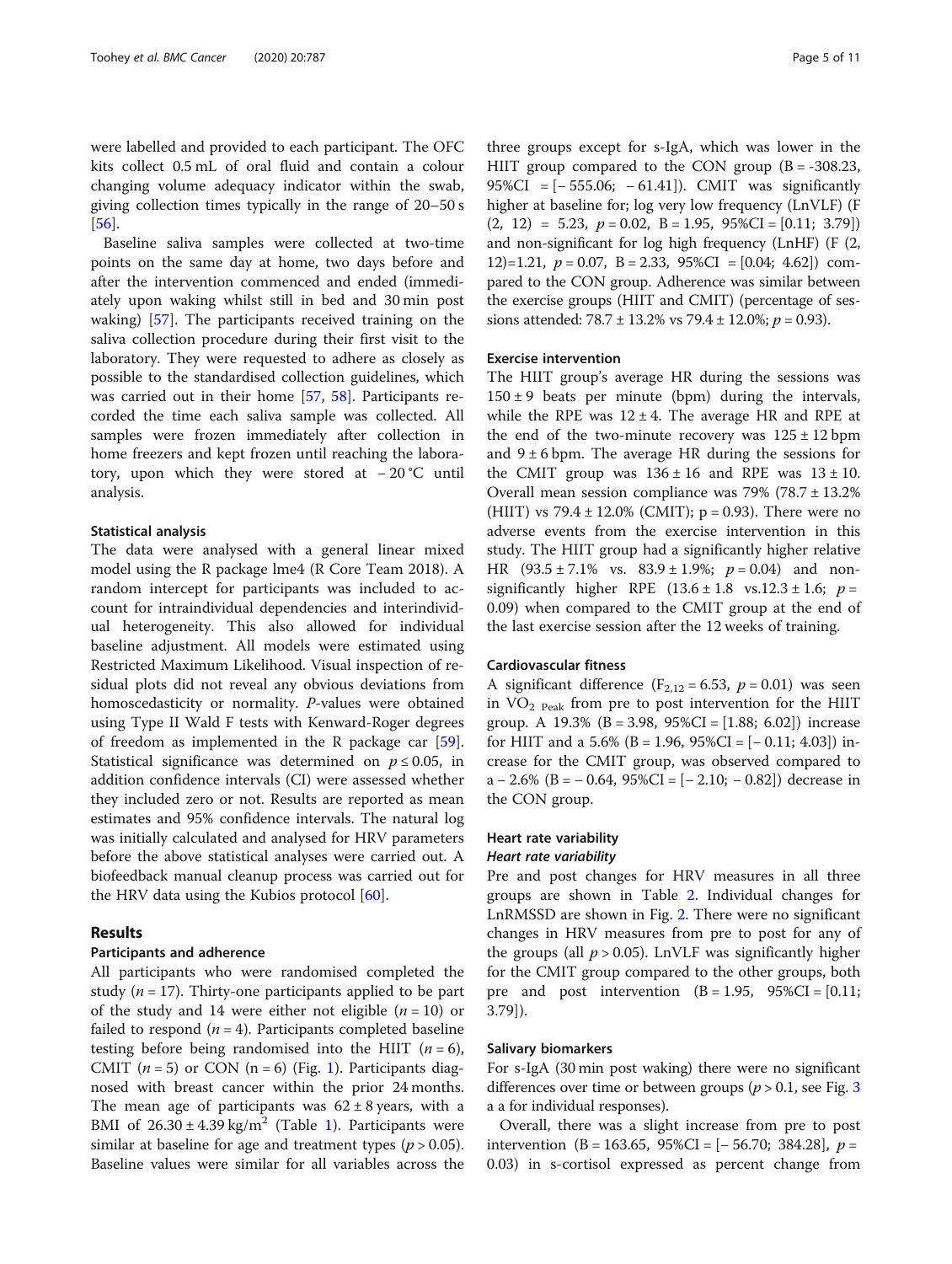#### <span id="page-5-0"></span>Table 1 Participant Characteristics

|                                                 | Control $(n = 6)$ | CMIT $(n = 5)$    | HIIT $(n = 6)$    |
|-------------------------------------------------|-------------------|-------------------|-------------------|
| Age (y)                                         | $61 \pm 7.92$     | $65 \pm 7.68$     | $60 \pm 8.12$     |
| Height (cm)                                     | $163.5 \pm 5.20$  | $165.6 \pm 5.59$  | $165.6 \pm 5.78$  |
| Weight (kg)                                     | $75.63 \pm 7.71$  | $68.80 \pm 11.48$ | $69.48 \pm 16.07$ |
| BMI ( $kg/m2$ )                                 | $28.5 \pm 4.53$   | $24.95 \pm 2.48$  | $25.23 \pm 5.22$  |
| Body Fat (%)                                    | $45.52 \pm 9.32$  | $37.76 \pm 5.61$  | $33.60 \pm 10.03$ |
| $VO2$ (ml/min <sup>-1</sup> /kg <sup>-1</sup> ) | $20.90 \pm 3.10$  | $20.74 \pm 3.71$  | $19.52 \pm 3.89$  |
| <b>Treatment</b>                                |                   |                   |                   |
| Surgery                                         | $\Omega$          | 1(20%)            | $\mathbf 0$       |
| Radiation                                       | $\Omega$          | 1(20%)            | $\mathbf 0$       |
| Surgery + chemotherapy                          | 1(17%)            | $\mathbf{0}$      | 0                 |
| Surgery $+$ radiation                           | 2 (33%)           | $3(60\%)$         | $3(50\%)$         |
| Surgery + chemotherapy + radiation              | 3(50%)            | $\mathbf 0$       | 3 (50%)           |

waking to 30 min post waking (Fig. [3](#page-8-0)b). There were two participants within the exercise groups who demonstrated an improvement in their s-AA waking response from baseline to post intervention (Fig. [3c](#page-8-0)). However, no statistically significant group changes were observed for s-AA  $(p > 0.2)$ .

# **Discussion**

The present study investigated the effect of exercise intensity on cardiovascular fitness and was the first study to measure this in combination with cardiac regulation (HRV) and salivary biomarkers of stress including mucosal immunity in breast cancer survivors. High intensity interval training improved cardiovascular fitness compared to CMIT providing preliminary support for this short and intense dose of exercise to improve health outcomes in breast cancer survivors. Non-significant improvements in cardiac vagal activity, and sympathetic nervous system responses in individuals with outlying baseline values (compared to healthy population) were detected in response to the exercise intervention, potentially reducing risk of common diseases in the cancer population such as CVD. These changes should be further investigated in longer and larger scale RCT's.

There are limited studies reporting changes in s-AA in breast cancer, however, it has been proposed that breast cancer survivors display elevated patterns of alphaamylase in both diurnal and acute profiles compared to healthy women  $[61, 62]$  $[61, 62]$  $[61, 62]$  $[61, 62]$  $[61, 62]$ . Only one study to date has reported changes in s-AA as a marker of stress across the chemotherapy treatment regime in two groups of breast cancer patients [\[63\]](#page-10-0). This study found an increase in patient stress levels as they progressed through the chemotherapy treatment cycle, and in addition in-patient stress was higher than out-patient stress [\[63\]](#page-10-0). Typically, s-AA would decrease significantly in the 30 min after waking, indicating a healthy response [[64\]](#page-10-0). In the current study two individuals (one in the HIIT group and one in the CMIT group, Fig. [3c](#page-8-0)), did not exhibit normal s-AA waking responses. Both started the intervention with outlying, abnormal s-AA waking responses (> 95% CI) where their baseline s-AA increased by  $>600\%$  30 min post-waking. Post-intervention these two individuals exhibited improved (normal response is  $\sim$  50% decrease in s-AA 30 min post waking) s-AA waking responses. This

Table 2 Heart rate variability changes from pre to post exercise intervention

|                  | $CON(n=6)$       |                  | CMIT $(n=5)$     |                  | HIIT $(n=6)$      |                   |  |  |
|------------------|------------------|------------------|------------------|------------------|-------------------|-------------------|--|--|
|                  | Pre              | Post             | Pre              | Post             | Pre               | Post              |  |  |
| LnVLF            | $7.98 + 0.69$    | $2.37 + 1.03$    | $4.93 + 1.11$    | $5.06 + 1.00*$   | $3.78 + 0.90$     | $3.86 \pm 2.74$   |  |  |
| LnLF             | $4.88 + 0.92$    | $3.93 + 1.08$    | $6.75 + 0.73$    | $6.85 + 0.67$    | $4.72 + 2.14$     | $5.19 + 2.85$     |  |  |
| LnHF             | $4.38 + 0.82$    | $3.83 + 0.75$    | $6.71 + 1.26$    | $7.07 + 0.78$    | $4.48 + 2.07$     | $5.50 \pm 3.13$   |  |  |
| LnLF/HF          | $0.51 \pm 0.74$  | $0.10 + 0.59$    | $0.04 \pm 1.23$  | $-0.22 + 0.89$   | $0.24 + 1.43$     | $-0.31 \pm 0.55$  |  |  |
| Mean RR (m/s)    | $845.70 + 76.01$ | $815.66 + 58.21$ | $902.69 + 37.36$ | $792.69 + 90.86$ | $834.07 + 147.40$ | $848.11 + 165.45$ |  |  |
| Mean HR* (b/min) | $71.37 + 6.28$   | $73.83 + 5.07$   | $66.61 + 2.84$   | $76.47 + 8.47$   | $74.12 + 14.88$   | $73.24 + 15.64$   |  |  |
| LnRMSSD          | $3.01 + 0.90$    | $2.95 + 0.96$    | $3.94 + 0.51$    | $4.29 + 0.60$    | $3.09 + 0.63$     | $3.35 + 1.62$     |  |  |

\* time effect, Log (Ln), LnVLF very low frequency, LnLF low frequency, LnHF high frequency, LnLF/HF low frequency/high frequency, RR measure between the R waves, LnRMSSD root mean square of successive difference of R-R interval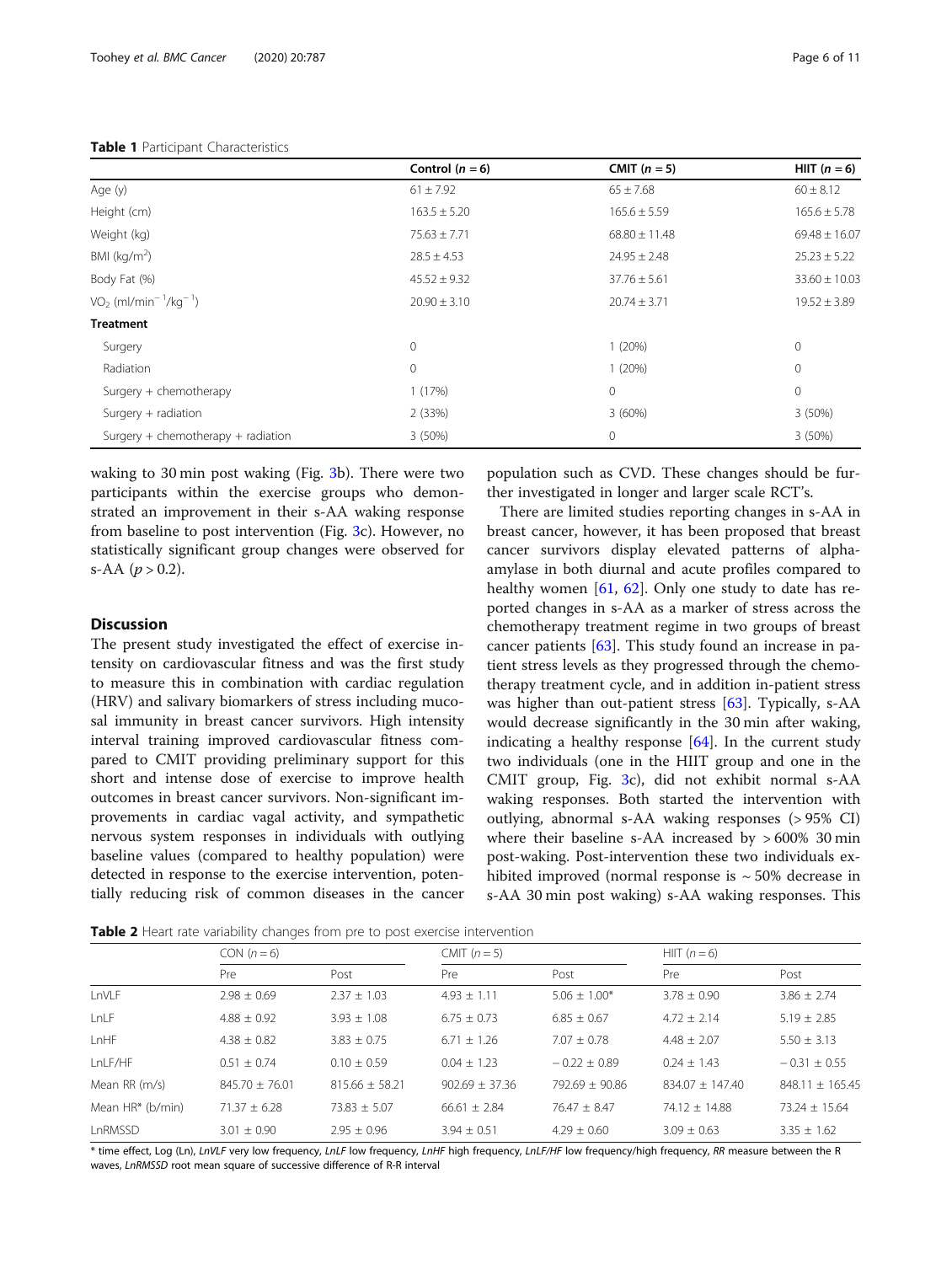<span id="page-6-0"></span>

indicates a positive change after an exercise intervention which should be further explored. The current study observed one individual in the HIIT group post intervention with an increase in s-AA at 30 min post waking. This result could suggest further disease or that the intervention was not long enough to exhibit a response for this individual, or more likely an error in the selfadministered saliva collection test [[64\]](#page-10-0).

The expected cortisol diurnal rhythm is an initial increase in the first 30–60 min post waking, followed by further increases in the morning, before progressively declining into the evening. HPA dysregulation indicated by abnormal, flatter diurnal cortisol patterns (cortisol levels which do not rise during the morning or decrease in the evening) is associated with the incidence and progression of breast cancer [[65](#page-10-0), [66\]](#page-10-0). In some breast cancer survivors, blunted waking or diurnal cortisol response, across the day have been reported [[67\]](#page-10-0). Importantly, in the current study a slight increase (non-significant) in scortisol (percent change) was seen 30 mins post waking in the exercise groups, this may signify improved HPA axis activity post intervention. This mechanism has significant clinical value because it represents a reduction in stress levels with regular exercise [\[68](#page-10-0)] in the cancer population and should be investigated further. Objective physiological stress markers are not commonly measured or taken into consideration in clinical practice to assess patients or prescribe individual exercise but could be considered as it is an early marker of the progression of future disease.

Salivary immunoglobulin A is an antigen specific antibody that mediates primary immune system responses and has a protective role against bacterial, viral and protozoal infections of the mucosa [\[69\]](#page-10-0). Disruptions to the immune system are highly correlated with cancer, obesity and CVD [\[70\]](#page-10-0) but there are a lack of studies exploring mucosal immune function in breast cancer patients and survivors. Also the interaction of a diagnosis of cancer causes significant stress contributing to the reduction in immune function [[71\]](#page-10-0), increasing the risk for further disease. It has been advised that high intensity overtraining reduces s-IgA levels, weakening the immune response [\[72](#page-10-0)], instigating a risk with participating in HIIT, however, in the current study mucosal immunity was maintained in the exercise groups and sIgA did not increase.

Autonomic nervous system dysfunction, typically represented as low HRV, is prevalent in the cancer population (young adults with cancer and breast cancer) [\[38,](#page-9-0) [73\]](#page-10-0), potentially contributing to treatment related side effects, such as cardiovascular decline, inflammation, increased fatigue and decreased QoL, [\[38,](#page-9-0) [74\]](#page-10-0) and increased risk of CVD [[75](#page-10-0)]. For HRV, the time domain, root mean square of successive difference of R-R intervals (RMSSD), and frequency domain, HF band, represents cardiac vagal activity [[54](#page-9-0), [76](#page-10-0)], with higher levels reflecting higher HRV and enhanced ANS activity. The LF (low frequency) band is associated with baroreflex activity and the bilateral effect of sympathetic and vagal activity on the sinus node impacting on levels of stress experienced. It has been reported that cancer survivors, and in particular those who were older, expressed significantly lower LnRSMMD levels when compared to healthy individuals [\[74\]](#page-10-0). In the current study, baseline LnRMSSD was slightly below the reported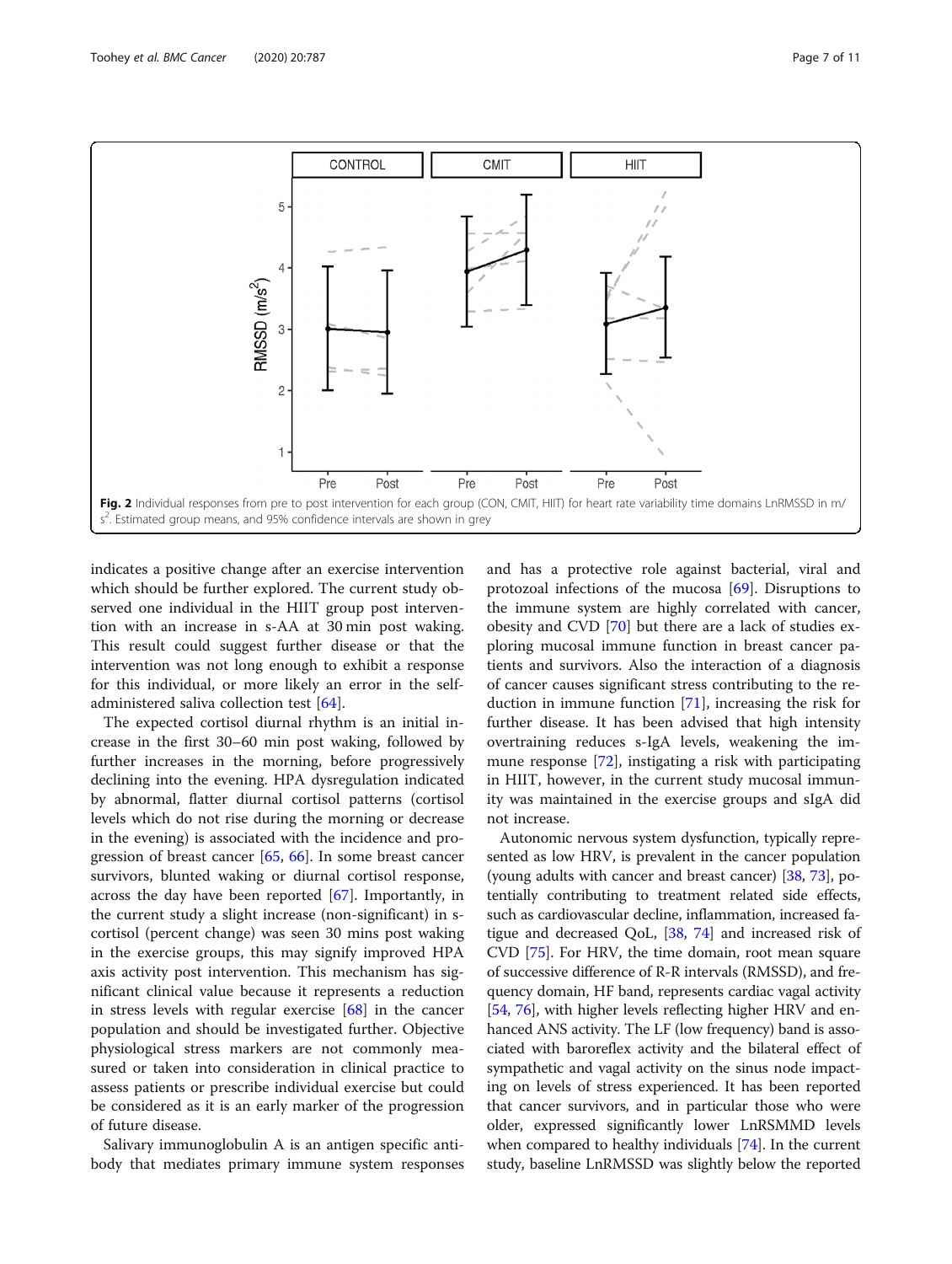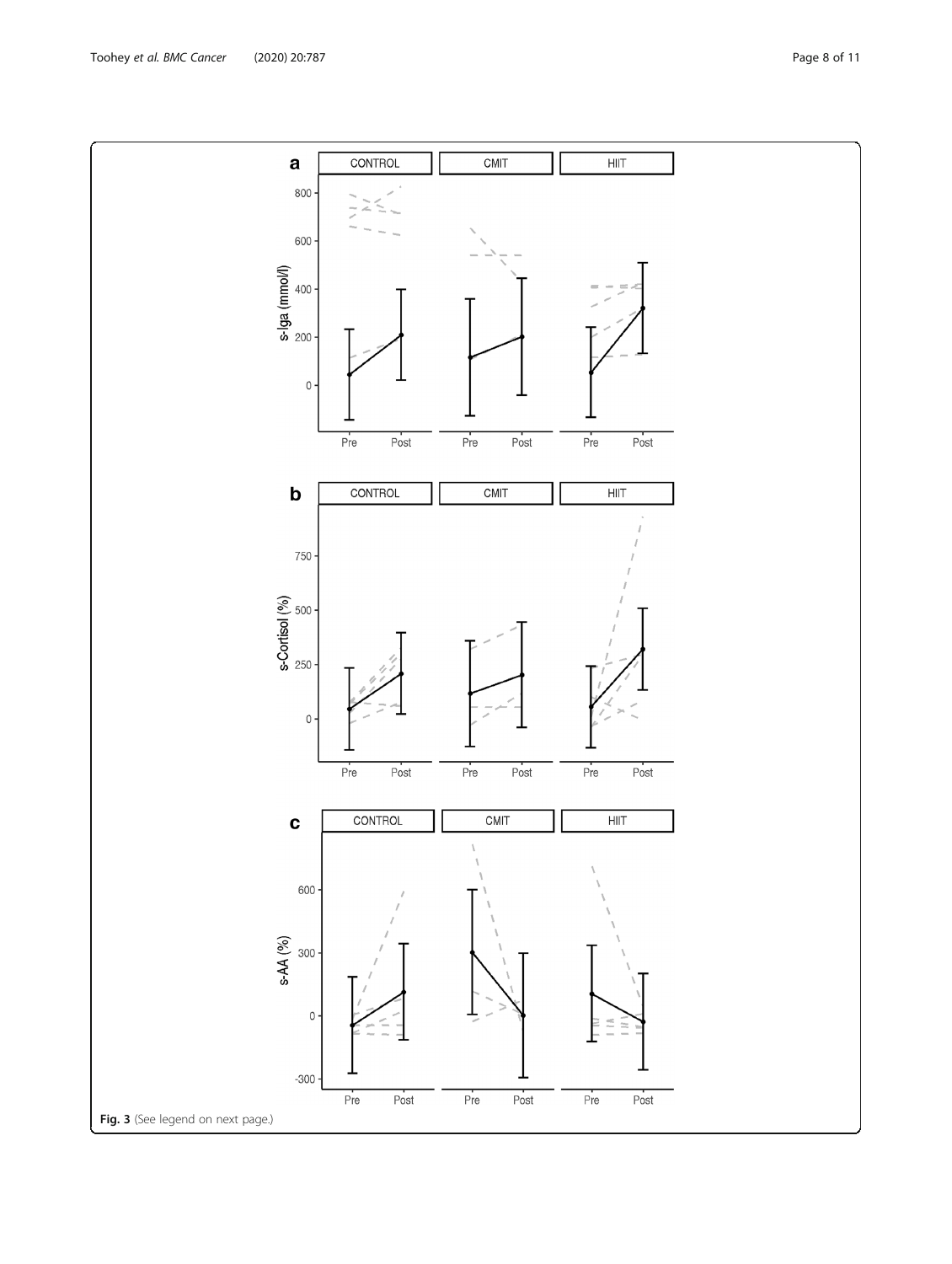#### <span id="page-8-0"></span>(See figure on previous page.)

Fig. 3 a 30 min post waking s-IgA individual responses from pre to post intervention for each group (CON, CMIT, HIIT). Estimated group means, and 95% confidence intervals are shown in grey. **b** Waking to 30 min post-waking (percent change) s-cortisol individual responses from pre to post intervention for each group (CON, CMIT, HIIT). Estimated group means, and 95% confidence intervals are shown in grey. c Waking to 30 min post-waking (percent change) s-AA individual responses from pre to post intervention for each group (CON, CMIT, HIIT). Estimated group means, and 95% confidence intervals are shown in grey

healthy levels [\[77\]](#page-10-0), and rose to healthy norms [\[74\]](#page-10-0) in the exercise groups post intervention (Fig. [2](#page-6-0)). The changes observed in this study suggest that exercise improved ANS function, specifically vagal activity, potentially decreasing treatment related side effects and the risk of CVD.

A limitation of the current study was that participants who did not undergo chemotherapy were randomly allocated into the CMIT group. This may explain the differences observed in baseline HRV variables (in the chemotherapy and non-chemotherapy groups), considering treatment regimes when stratifying participants in future studies would be advantageous. Comparable to the current study and studies prior on cancer survivors, chemotherapy could potentially be involved in the development of abnormalities in the ANS [[78\]](#page-10-0) although in the current study there were no participants currently undergoing active treatment. Due to the low numbers, caution must be taken regarding the generalisability of the findings to all cancer survivors. A further limitation was that saliva collection was not observed relying on participants to remember the protocol and self-report timings. Despite these limitations, clinically important results were noted which have practical application and further clinical trials would be useful to confirm the results.

# Conclusion

This study demonstrated that HIIT improved cardiovascular fitness (compared to CMIT) in breast cancer survivors and also improved cardiac vagal activity, and sympathetic nervous system responses in individuals with outlying baseline values, potentially reducing risk of diseases such as CVD. Those participants within the normal ranges at baseline (HPA-axis, ANS and mucosal immunity) remained that way and were not negatively impacted by exercise at higher intensities. High-intensity interval training was safe and effective for breast cancer survivors to participate in with promising results as improved health outcomes were observed. Future exercise guidelines for cancer survivors should consider the use of HIIT to improve levels of fitness.

#### Abbreviations

HRV: Heart rate variability; HPA: Hypothalamic-pituitary-adrenal; IgA: Immunoglobulin; HIIT: High intensity interval training; CMIT: Continuous moderate intensity training; CON: Control; VO<sub>2peak</sub>: Peak oxygen uptake; Ln: Log; VLF: Very low frequency; LF: Low frequency; HF: High frequency; RR: Measure between the R waves; RMSSD: Root mean square of successive difference of R-R intervals; CVD: Cardiovascular disease; QoL: Quality of life;

ANS: Autonomic nervous system; PNS: Parasympathetic nervous system; SNS: Sympathetic nervous system; RCT: Randomised controlled trial

#### Acknowledgements

Thank you to Associate Professor Ben Rattray, Associate Professor Disa Pryor and Ms. Ashley Ikin for your assistance with testing and supervision of the participants in this study.

#### Authors' contributions

KT, SS, KP, JC conceived and designed research. KT, JN and CQ conducted experiments. MW, KT and AM analysed data. KT wrote the manuscript. All authors edited, read and approved the manuscript.

#### Funding

The authors declare that there was no funding received for this project.

#### Availability of data and materials

The datasets used and/or analysed during the current study are available from the corresponding author on reasonable request.

#### Ethics approval and consent to participate

The University of Canberra Human Research Ethics committee approved this study (13–153), written consent was obtained for study participants.

#### Consent for publication

No identified individual data was used. All participants signed an informed consent to use their de-identified data.

#### Competing interests

The authors declare that they have no competing interests.

#### Author details

<sup>1</sup> Research Institute for Sport and Exercise, University of Canberra, Canberra 2601, Australia. <sup>2</sup>Discipline of Sport and Exercise Science, Faculty of Health, University of Canberra, Canberra 2601, Australia. <sup>3</sup> Health Research Institute University of Canberra, Canberra 2601, Australia. <sup>4</sup>Prehabilitation, Activity, Cancer, Exercise and Survivorship (PACES) Research Group, University of Canberra, Canberra 2601, Australia. <sup>5</sup>School of Health Sciences, University of KwaZulu-Natal, Durban 400, South Africa. <sup>6</sup>Statistical Consulting Unit Australian National University, Canberra 2600, Australia.

#### Received: 16 June 2020 Accepted: 12 August 2020 Published online: 20 August 2020

#### References

- 1. Jones LW, Habel LA, Weltzien E, Castillo A, Gupta D, Kroenke CH, et al. Exercise and risk of cardiovascular events in women with nonmetastatic breast cancer. J Clin Oncol. 2016;34(23):2743.
- 2. Toohey KP, Kate, McKune, Andrew, Cooke, Julie, DuBose, Katrine, Yip, Desmond, Craft, Paul. Does low volume high-intensity interval training elicit superior benefits to continuous low to moderate-intensity training in cancer survivors? World J Clin Oncol. 2018;9(1):1.
- 3. Giese-Davis J, Wilhelm FH, Conrad A, Abercrombie HC, Sephton S, Yutsis M, et al. Depression and stress reactivity in metastatic breast cancer. Psychosom Med. 2006;68(5):675–83.
- 4. Paolucci T, Bernetti A, Bai AV, Capobianco SV, Bonifacino A, Maggi G, et al. The recovery of reaching movement in breast cancer survivors: two different rehabilitative protocols in comparison. Eur J Physical Rehabil Med. 2020.
- 5. Siegel RL, Miller KD, Jemal A. Cancer statistics, 2019. CA Cancer J Clin. 2019; 69(1):7–34.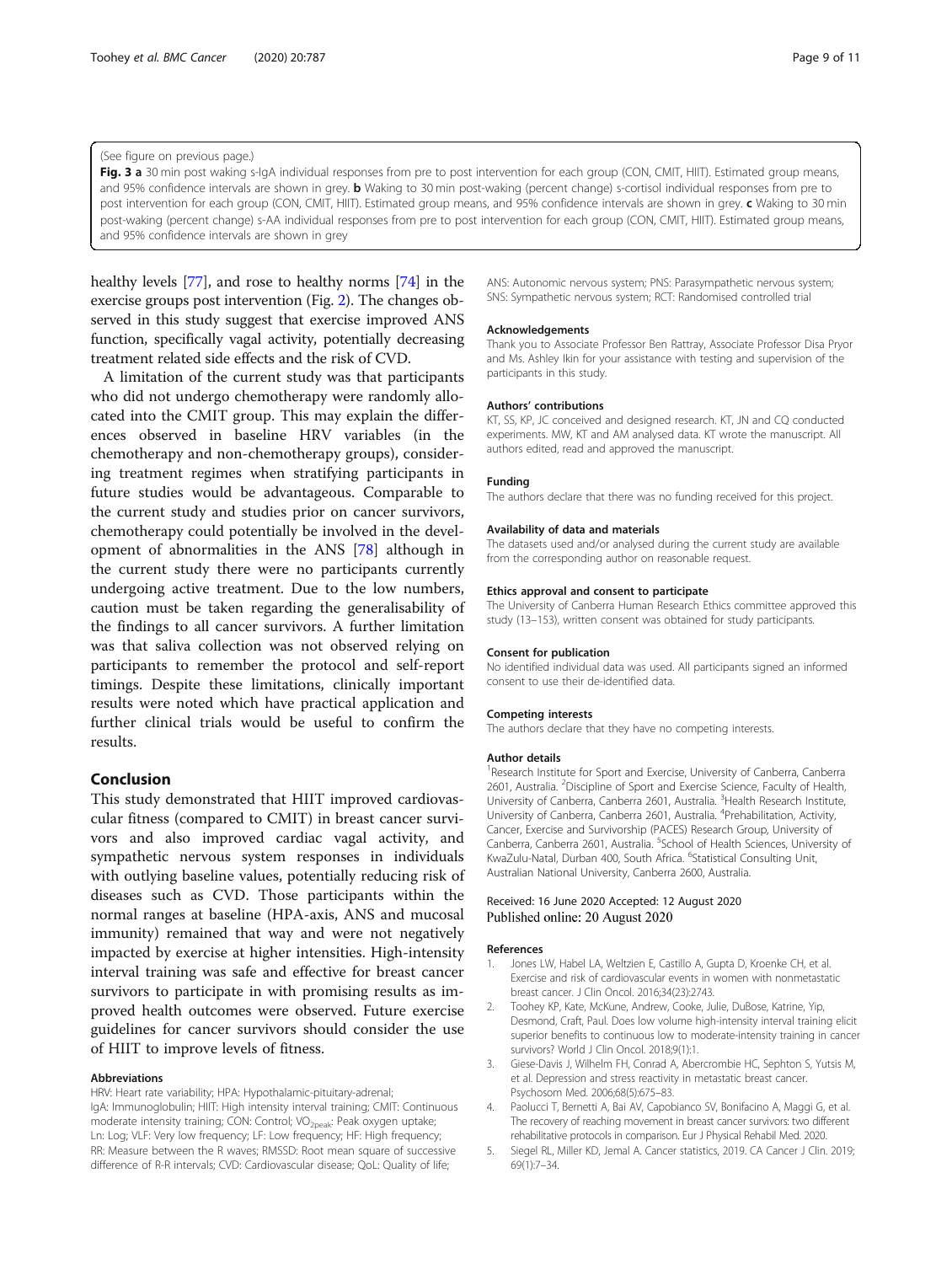- <span id="page-9-0"></span>6. Mattiuzzi C, Lippi G. Cancer statistics: a comparison between world health organization (WHO) and global burden of disease (GBD). Eur J Pub Health. 2019.
- 7. Michelotti A, Invernizzi M, Lopez G, Lorenzini D, Nesa F, De Sire A, et al. Tackling the diversity of breast cancer related lymphedema: perspectives on diagnosis, risk assessment, and clinical management. Breast. 2019;44:15–23.
- Koehler LA, Haddad TC, Hunter D, Tuttle TM. Axillary web syndrome following breast cancer surgery: symptoms, complications, and management strategies. Breast Cancer. 2019;11:13.
- Valente SA, Liu Y, Upadhyaya S, Tu C, Pratt DA. The effect of wound complications following mastectomy with immediate reconstruction on breast cancer recurrence. Am J Surg. 2019;217(3):514–8.
- 10. de Sire A, Invernizzi M, Lippi L, Cisari C, Özçakar L, Franchignoni F. Blurred lines between axillary web syndrome and Mondor's disease after breast cancer surgery: a case report. Ann Phys Rehabil Med. 2019;63(4):365–7.
- 11. Dinas K, Kalder M, Zepiridis L, Mavromatidis G, Pratilas G. Axillary web syndrome: incidence, pathogenesis, and management. Curr Probl Cancer. 2019;43(6):100470.
- 12. Yang S, Chu S, Gao Y, Ai Q, Liu Y, Li X, et al. A narrative review of Cancerrelated fatigue (CRF) and its possible pathogenesis. Cells. 2019;8(7):738.
- 13. Nyrop KA, Deal AM, Reeder-Hayes KE, Shachar SS, Reeve BB, Basch E, et al. Patient-reported and clinician-reported chemotherapy-induced peripheral neuropathy in patients with early breast cancer: current clinical practice. Cancer. 2019;125(17):2945–54.
- 14. Meneses-Echávez JF, González-Jiménez E, Ramírez-Vélez R. Effects of supervised exercise on cancer-related fatigue in breast cancer survivors: a systematic review and meta-analysis. BMC Cancer. 2015;15(1):77.
- 15. Dobek J, Winters-Stone KM, Bennett JA, Nail L. Musculoskeletal changes after 1 year of exercise in older breast cancer survivors. J Cancer Surviv. 2014;8(2):304–11.
- 16. Toohey K, Pumpa K, McKune A, Cooke J, Semple S. High-intensity exercise interventions in cancer survivors: a systematic review exploring the impact on health outcomes. J Cancer Res Clin Oncol. 2018;144(1):1–12.
- 17. Tsigos C, Chrousos GP. Hypothalamic–pituitary–adrenal axis, neuroendocrine factors and stress. J Psychosom Res. 2002;53(4):865–71.
- 18. Kivlighan KT, Granger DA. Salivary α-amylase response to competition: relation to gender, previous experience, and attitudes. Psychoneuroendocrinology. 2006;31(6):703–14.
- 19. Campkin M. Stress management in primary care. Fam Pract. 2000. 98-99 p.
- 20. Tracey KJJN. The inflammatory reflex. Nat. 2002;420(6917):853–9. 21. Simard S, Savard J. Screening and comorbidity of clinical levels of fear of
- cancer recurrence. J Cancer Surviv. 2015;9(3):481–91.
- 22. Stewart B, Wild CP. World cancer report 2014. Health. 2017.
- 23. Sephton SE, Dhabhar FS, Keuroghlian AS, Giese-Davis J, McEwen BS, Ionan AC, et al. Depression, cortisol, and suppressed cell-mediated immunity in metastatic breast cancer. Brain Behav Immun. 2009;23(8):1148–55.
- 24. Zitvogel L, Tesniere A, GJNRI K. Cancer despite immunosurveillance: immunoselection and immunosubversion. Nat Rev Immunol. 2006;6(10): 715–27.
- 25. Invernizzi M, Runza L, De Sire A, Lippi L, Blundo C, Gambini D, et al. Integrating augmented reality tools in breast cancer related lymphedema prognostication and diagnosis. JoVE. 2020;(156):e60093.
- 26. De Sire A, Losco L, Cigna E, Lippi L, Gimigliano F, Gennari A, et al. Threedimensional laser scanning as a reliable and reproducible diagnostic tool in breast cancer related lymphedema rehabilitation: a proof-of-principle study. Eur Rev Med Pharmacol Sci. 2020;24(8):4476–85.
- 27. Paolucci T, Bernetti A, Bai AV, Segatori L, Monti M, Maggi G, et al. The sequelae of mastectomy and quadrantectomy with respect to the reaching movement in breast cancer survivors: evidence for an integrated rehabilitation protocol during oncological care. Support Care Cancer. 2020:1–10.
- 28. Invernizzi M, Lopez G, Michelotti A, Venetis K, Sajjadi E, Mattos-Arruda D, et al. Integrating biological advances into the clinical Management of Breast Cancer Related Lymphedema. Front Oncol. 2020;10:422.
- 29. Nieman DC, Henson DA, Gusewitch G, Warren BJ, Dotson RC, Butterworth DE, et al. Physical activity and immune function in elderly women. Med Sci Sports Exerc. 1993;25(7):823–31.
- 30. Nieman DC. Exercise and resistance to infection. Can J Physiol Pharmacol. 1998;76(5):573–80.
- 31. Dinh HC, Beyer I, Mets T, Onyema O, Njemini R, Renmans W, et al. Effects of physical exercise on markers of cellular immunosenescence: a systematic review. Calcif Tissue Int. 2017;100(2):193–215.
- 32. Akimoto T, Kumai Y, Akama T, Hayashi E, Murakami H, Soma R, et al. Effects of 12 months of exercise training on salivary secretory IgA levels in elderly subjects. Br J Sports Med. 2003;37(1):76–9.
- 33. Franceschi C, Garagnani P, Parini P, Giuliani C, AJNRE S. Inflammaging: a new immune–metabolic viewpoint for age-related diseases. Nat Rev Endocrinol. 2018;14(10):576–90.
- Dethlefsen C, Pedersen KS, PJBcr H. Treatment Every exercise bout matters: linking systemic exercise responses to breast cancer control. Breast Cancer Res Treat. 2017;162(3):399–408.
- 35. Ewer MS, Lippman SM. Type II chemotherapy-related cardiac dysfunction: time to recognize a new entity. J Clin Oncol. 2005;23(13):2900–2.
- 36. Thornton LM, Andersen BL, Blakely WP. The pain, depression, and fatigue symptom cluster in advanced breast cancer: Covariation with the hypothalamic–pituitary–adrenal axis and the sympathetic nervous system. Health Psychol. 2010;29(3):333.
- 37. Arab C, Dias DPM, de Almeida Barbosa RT, de Carvalho TD, Valenti VE, Crocetta TB, et al. Heart rate variability measure in breast cancer patients and survivors: a systematic review. Psychoneuroendocrinology. 2016;68:57–68.
- 38. Adams SC, Schondorf R, Benoit J, Kilgour RD. Impact of cancer and chemotherapy on autonomic nervous system function and cardiovascular reactivity in young adults with cancer: a case-controlled feasibility study. BMC Cancer. 2015;15(1):414.
- 39. Hirvonen HE, Salmi TT, Heinonen E, Antila KJ, Välimäkiy IA. Vincristine treatment of acute lymphoblastic leukemia induces transient autonomic cardioneuropathy. Cancer. 1989;64(4):801–5.
- 40. Hrushesky WJ, Fader DJ, Berestka JS, Sommer M, Hayes J, Cope FO. Diminishment of respiratory sinus arrhythmia foreshadows doxorubicininduced cardiomyopathy. Circulation. 1991;84(2):697–707.
- 41. Ekholm EM, Salminen EK, Huikuri HV, Jalonen J, Antila KJ, Salmi TA, et al. Impairment of heart rate variability during paclitaxel therapy. Cancer. 2000; 88(9):2149–53.
- 42. Mark AL. The sympathetic nervous system in hypertension: a potential longterm regulator of arterial pressure. J Hypertens Suppl. 1996;14(5):S159-65.
- 43. Thayer JF, RDJBp L. The role of vagal function in the risk for cardiovascular disease and mortality. Biol Psychol. 2007;74(2):224–42.
- 44. Keeney JT, Ren X, Warrier G, Noel T, Powell DK, Brelsfoard JM, et al. Doxorubicin-induced elevated oxidative stress and neurochemical alterations in brain and cognitive decline: protection by MESNA and insights into mechanisms of chemotherapy-induced cognitive impairment ("chemobrain"). Oncotarget. 2018;9(54):30324.
- 45. Caro-Morán E, Fernández-Lao C, Galiano-Castillo N, Cantarero-Villanueva I, Arroyo-Morales M, Díaz-Rodríguez L. Heart rate variability in breast cancer survivors after the first year of treatments: a case-controlled study. Biol Res Nurs. 2016;18(1):43–9.
- 46. ACSM. ACSM's guidelines for exercise testing and prescription: Lippincott Williams & Wilkins; 2013.
- Lakomy H. Measurement of work and power output using friction-loaded cycle ergometers. Ergonomics. 1986;29(4):509–17.
- 48. Borg G, Linderholm H. Perceived exertion and pulse rate during graded exercise in various age groups. J Intern Med. 1967;181(S472):194–206.
- 49. Williams N. The Borg rating of perceived exertion (RPE) scale. Occup Med. 2017;67(5):404–5.
- 50. Murrell CJ, Cotter JD, Thomas KN, Lucas SJ, Williams MJ, Ainslie PN. Cerebral blood flow and cerebrovascular reactivity at rest and during sub-maximal exercise: effect of age and 12-week exercise training. Age. 2013;35(3):905–20.
- 51. Ainslie PN, Cotter JD, George KP, Lucas S, Murrell C, Shave R, et al. Elevation in cerebral blood flow velocity with aerobic fitness throughout healthy human ageing. J Physiol. 2008;586(16):4005–10.
- 52. Sookan T, AJJCjoA MK. Heart rate variability in physically active individuals: reliability and gender characteristics. Cardiovasc J Afr. 2012;23(2):67.
- 53. Acharya UR, Kannathal N, Hua LM, Yi LM. Study of heart rate variability signals at sitting and lying postures. J Bodyw Mov Ther. 2005;9(2):134–41.
- 54. Tarvainen MP, Niskanen J-P, Lipponen JA, Ranta-Aho PO, Karjalainen PA. Kubios HRV–heart rate variability analysis software. Comput Methods Prog Biomed. 2014;113(1):210–20.
- 55. Camm AJ, Malik M, Bigger J, Breithardt G, Cerutti S, Cohen RJ, et al. Heart rate variability. Standards of measurement, physiological interpretation, and clinical use. Eur Heart J. 1996;17(3):354–81.
- 56. Jehanli A, Dunbar J, Skelhorn S, editors. Development and validation of an oral fluid collection device and its use in the immunoassay of salivary